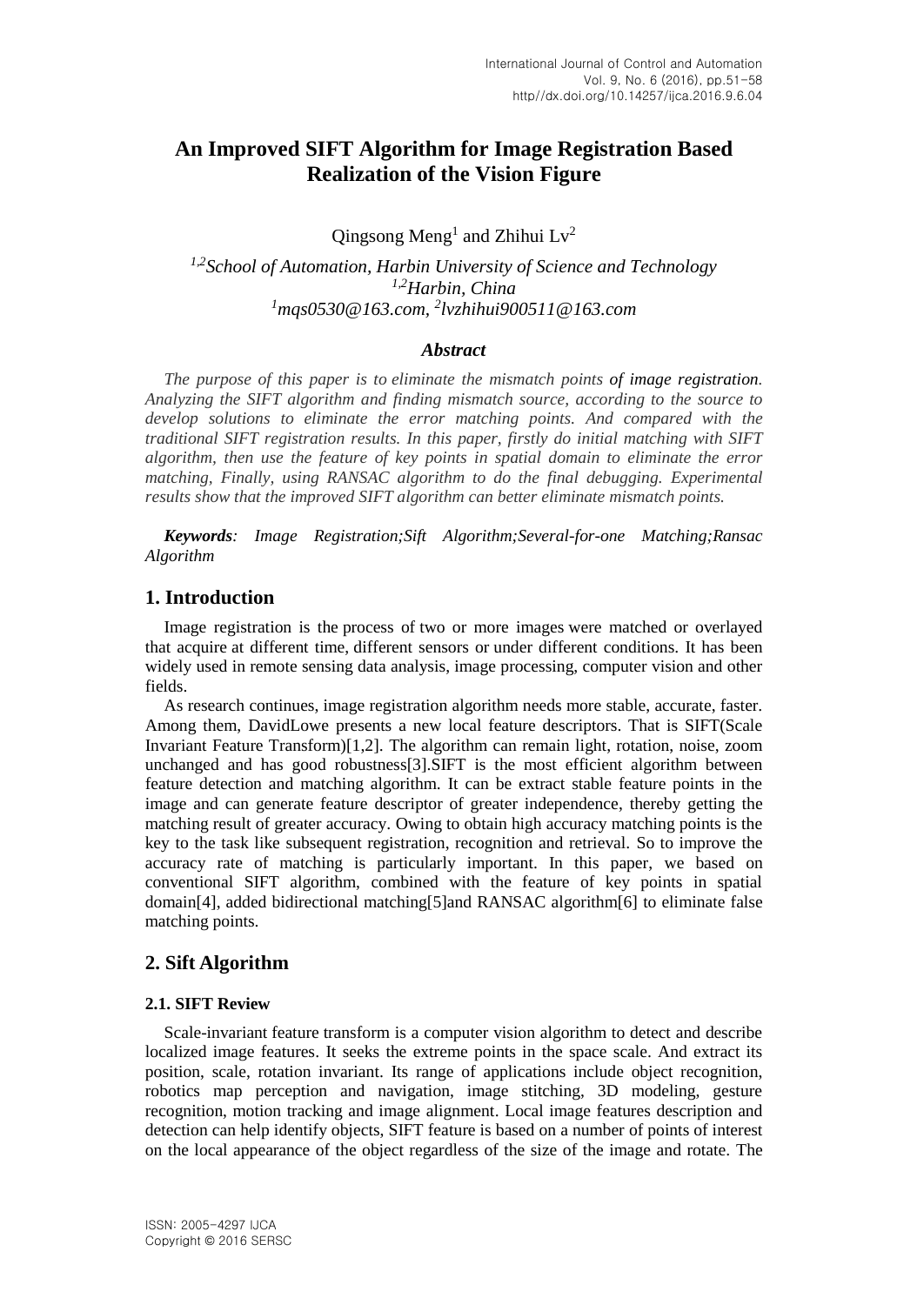perspective of tolerance For light, noise, slightly change is quite high. Based on these characteristics, They are highly significant and relatively easy to capture. In a large number of female characteristics in the database, it is easy to recognize objects and little mistake. Characterization using SIFT obscured for some object detection rate is quite high, SIFT object features even need only three more than enough to calculate the position and orientation. SIFT feature large amount of information, for fast and accurate matching in vast databases.

Features SIFT algorithm :

- SIFT features are local features of the image, its rotation, scaling scaling, brightness variation to keep invariance perspective of change, affine transformation, noise is also to maintain a certain degree of stability
- Unique is good, informative, suitable for rapid mass characteristics in the database, an exact match;
- Large amounts of property, even though a handful of objects may also produce a large number of SIFT feature vectors
- High speed, optimized SIFT matching algorithm can even achieve real-time requirements
- Scalability, and features can easily be combined with other forms of vectors

SIFT algorithm can solve the problem:

Target state Environment in the scene And imaging characteristics of imaging equipment and other factors affecting image registration and Performance of target recognition and tracking. The SIFT algorithm can be solved to some extent.

- Rotation, scaling, translation (RST) of the target
- Image affine / projection transformation (viewpoint viewpoint)
- Illumination effect (illumination)
- Target occlusion (occlusion)
- Debris scene (clutter)
- Noise

The essence of SIFT algorithm is to find the key points (feature points) in different scale space and calculate the key points. To sift the search is the key point to some very prominent, will not light, affine transform, noise and other factors change, such as angle, edge points, dark zone highlights and bright scotoma *etc*.

### **2.2. Scale Space Extreme Detection**

The SIFT algorithm first converts the image at different scales of Gauss blur and down-sampling, obtain Gaussian pyramid. Then let each group of adjacent upper and lower image in Gaussian pyramid subtraction.,obtain the Difference of Gaussian scalespace(DOG space).

Scale space of an image  $L(x, y, \sigma)$  is defined as a change scale of the original image  $I(x, y, \sigma)$  with the Gaussian function  $G(x, y, \sigma)$  convolution:

$$
L(x, y, \sigma) = G(x, y, \sigma) * I(x, y, \sigma)
$$
\n<sup>(1)</sup>

Among them,  $G(x, y, \sigma) = \frac{1}{2\pi\sigma^2} e^{-(x^2 + y^2)}/2\sigma^2$  $G(x, y, \sigma) = \frac{1}{2\pi\sigma^2} e^{-(x^2+y^2)}/2\sigma^2$ ,  $(x, y)$  is image pixels,  $\sigma$  is space scale factor, the size of  $\sigma$  determines the smoothness of the image. Large-scale corresponding the overview of image features.Small-scale corresponding minutiae characteristics of image.

The generation of space extreme points, requires each sampling point to be compared with all of its proximal points, to see whether it is greater than the adjacent points of its image and scale domain or small.Intermediate detection point and the same scale 8 adjacent points compare with the upper and lower adjacent scales corresponding 9 x 2 in total 26 points, to ensure that in the scale space and the 2D image space can detect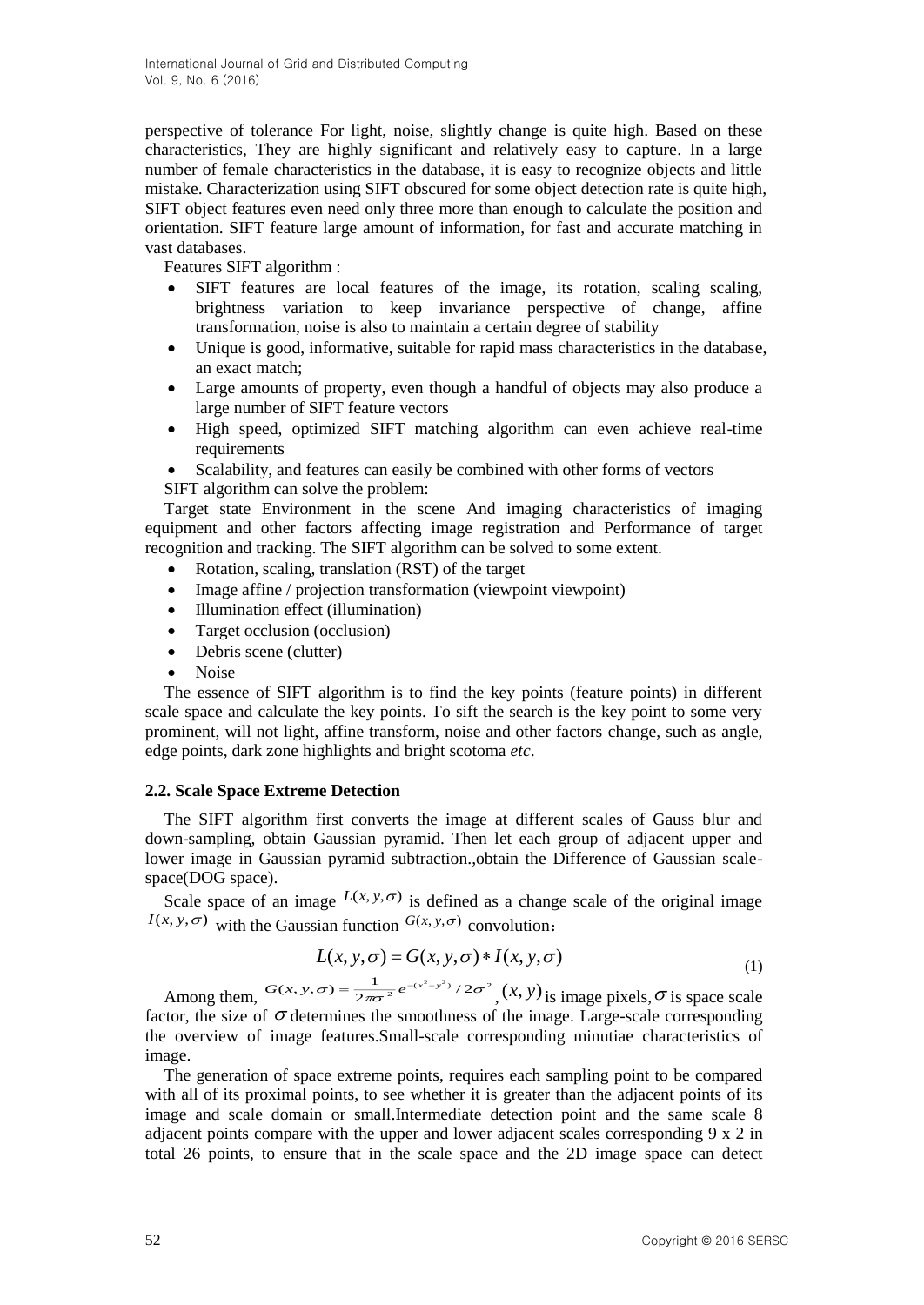extreme points.While the precise positioning of the extremum point is to accurately determine the location and scale of key points by fitting three-dimensional quadratic function, at the same time, remove the key point of low contrast and unstable edge response points(the DOG operator will cause strong edge response), in order to enhance the matching stability, improve noise immunity.



**Figure 1. DOG Space Threshold Detector**

### **2.3. Determine the Direction of the Key Points**

In order to make the operator possess rotation invariance, we need to use the key point of the gradient direction distribution characteristics of the neighborhood pixels for each key point distribute direction parameters. For critical points detected in the DOG, its amplitude and direction is calculated as follows(L is the dimension of each key point):

$$
m(x, y) = \sqrt{(L(x+1, y) - L(x-1, y))^{2} + (L(x, y+1) - L(x, y-1))^{2}}
$$
\n(2)

 $\theta(x, y) = \tan^{-1}(L(x, y+1) - L(x, y-1))/(L(x+1, y) - L(x-1, y))$ 

Among them, L is the dimension of each key point. Thus, the key point detected containing location, size and orientation is SIFT feature points of image.

### **2.4. Key Description Operator**

In order to make the key point does not vary with various changes of light,angle *etc*.That need to establish a set of vectors for each critical point as a feature descriptor. This descriptor includes not only the key point, should also contribute to its key points surrounding pixels, and the descriptor should have a high uniqueness, in order to increase the probability of correctly matching feature points.

To ensure rotational invariance, after obtaining the main direction of the key points, in the center of key points select  $16 \times 16$  windows, and image coordinate axis to follow the main rotation direction of the critical points.And in the  $16\times16$  pixel window, calculate the gradient direction and amplitude for each pixel,goto gaussian-weighted. Finally, the the gradient direction and amphitude for each pixer, goto gaussian-weighted. This pay window is divided into  $4 \times 4$  small one, calculate eight directions of histograms of oriented gradients on each small window, and draw each gradient direction accumulated value, this can form a seed point.

One of the key points is made up of  $4 \times 4$  total 16 seed points, each seed points has eight direction vector information, such a feature point can be formed 128-dimensional SIFT feature vectors. This joint neighborhood directional information is an effective way to enhance the anti-noise performance of SIFT algorithm, and also has good fault tolerance for positioning error matching.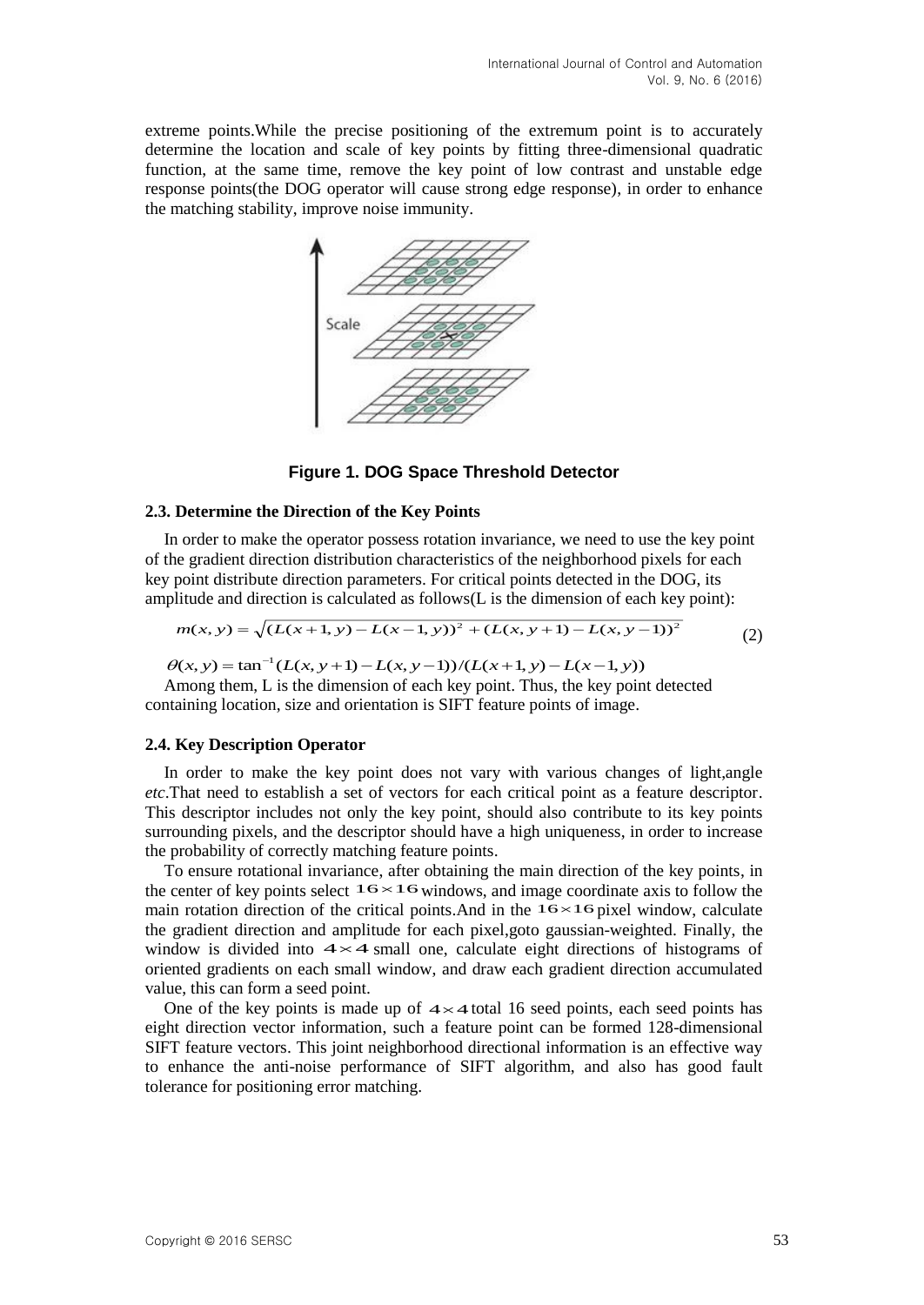## **3. Improved Sift Algorithm**

### **3.1. Traditional SIFT Algorithm**

When traditional SIFT algorithm for two images extracted respective feature points matching, firstly calculate each feature point of the first image nearest neighbor match in second image, that is the minimum Euclidean distance of key points between the descriptor vector. By previously described, the key point SIFT descriptor is 128 dimensional feature vector. Lowe's SIFT algorithm uses conventional nearest neighbor and next nearest neighbor distance ratio to execute matching feature points, the experience value of ratio is 0.8. Because of the high-dimensional feature space, a similar distance may has a number of errors match.

The traditional SIFT methods also do not consider duplicate matching, several-for-one matching and other false match, matching accuracy has greatly optimized space.While calculating the direction of SIFT key points, the same key point may has a main direction, one or more secondary direction. In SIFT algorithm we can be classified them into different feature points. All or part of the feature points that might occur correct pointt, but they are actually the same point, this will generate repeat matching phenomenon. Exhaustive search for matches among SIFT feature may also have one-to-many, severalfor-one match. In addition to duplicate matching, and many-to-one-matching, inevitably may also have other mismatch. Those need to be eliminated one by one; otherwise the subsequent image registration accuracy will have great impact.

#### **3.2. Improved Traditional SITF Algorithm**

We base on the initial matching points obtained after near neighbors and secondary ratio registration, and then eliminate errors one by one.

Among them, for repetitive match and several-for-one match, extract all of them by comparing with the index value of the pixel and coordinates of the corresponding point pairs, to guarantee the uniqueness and one-to-one correspondence. The mismatch in other areas, we based on geometry relationship, excluding the coordinate difference of corresponding point from apparent greater or less than adjacent points coordinate difference. Owing to the adjacent point, its corresponding matching point in the geometric position could also be adjacent. If the difference between a matching point with the coordinates of the adjacent match points difference is very obvious, it is likely to be false matches. The above steps of matching points process can only be guaranteed the key point B in image 2(Two images that to be matched are image 1 and image 2) is a matching point of point A in image 1.Conversely the key point B of image 2 is not necessarily the matching point to A in image 1, so there will still be false matching points. Thus, we introduce the idea of bilateral matching. After above processing steps, the rest matching points are basically correct. Finally, for the rest matching points, we use RANSAC algorithm improve matching accuracy. The reason why the use of RANSAC is because after the completion of image registration can use matching feature points to set solving transformation matrix between image mosaic, here is the eight parameter projective transformation model as a mosaic image transformation model, transformation relations are as follows

$$
\begin{bmatrix} x \\ y \\ 1 \end{bmatrix} = \begin{bmatrix} m_{11} & m_{12} & m_{13} \\ m_{21} & m_{22} & m_{23} \\ m_{31} & m_{32} & 1 \end{bmatrix} \begin{bmatrix} x \\ y \\ 1 \end{bmatrix}
$$
 (3)

From the above relational expression, for each pair of matching points, we can set up two equations. Therefore, in theory, only four pairs of matching points are required to determine the transformation matrix of the eight parameters. But because of the existence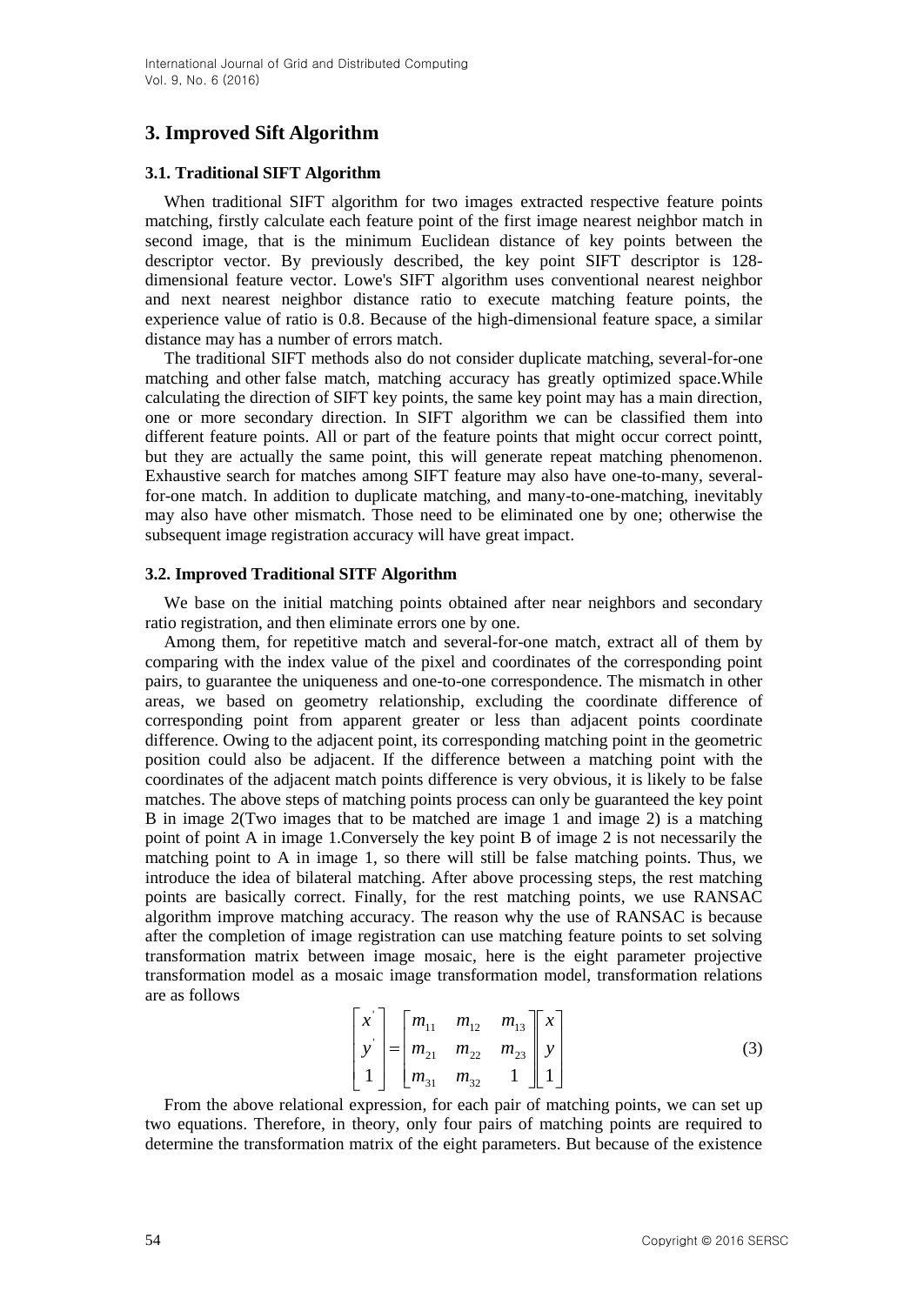of the inevitable mismatch in the matching point.The accuracy of the transformation matrix is lower..But RANSAC algorithm can be used to include all of the feature points that contain a large number of points. To find an accurate internal point by multiple sampling. And estimate the image of a single stress matrix. Therefore, the RANSAC algorithm is used to solve the transformation matrix.

### **3.3 Image Fusion**

After these steps that we've got the transformation matrix H between images, we can determine the overlap between the images and the formation of a mosaic map. However, direct splicing can make the image in the middle of a clear gap and the effect of the visual effect, and therefore need to get the mosaic map fusion.

In order to obtain better visual effect, First of all, the image is adjusted to adjust the brightness of the mosaic image so that the brightness of the two pieces to be mosaic image, Then the overlapping regions are fused by the weighted average method, So as to achieve the purpose of seamless splicing.

The principle of weighted average fusion method is as follows

$$
f(x, y) = \begin{cases} f_1(xy) & (x, y) \in f_1 \\ d_1 f_1(x, y) + d_2 f_2(x, y) & (x, y) \in f_1 f_2 \\ f_2(x, y) & (x, y) \in f_2 \end{cases}
$$
(4)

That belongs to image part 1 of gray value is entirely from the image 1 belongs to the image of gray value is entirely from the image 2, belongs to the overlapping regions of the gray value from in the corresponding position in image 1 and image in the value weighted averag

The algorithm flow chart is shown in figure 2.



**Figure 2. The Algorithm Flow Chart**

## **4. Experimental Results**

Experiments select the vision and object to verify that the method is feasible , using matlab platform, image sizes are  $384 \times 479$ ,  $384 \times 497$ , ratio is 0.8.

Based on experimental results, the feature points of figure3 is 1318 and 1522, affine matrix *<sup>H</sup>* is

$$
H = \begin{bmatrix} 1.0414 & -0.0003 & 240.3741 \\ 0.0002 & 0.9655 & -1.0098 \\ 0.0000 & -0.0000 & 1.0000 \end{bmatrix}
$$
 (5)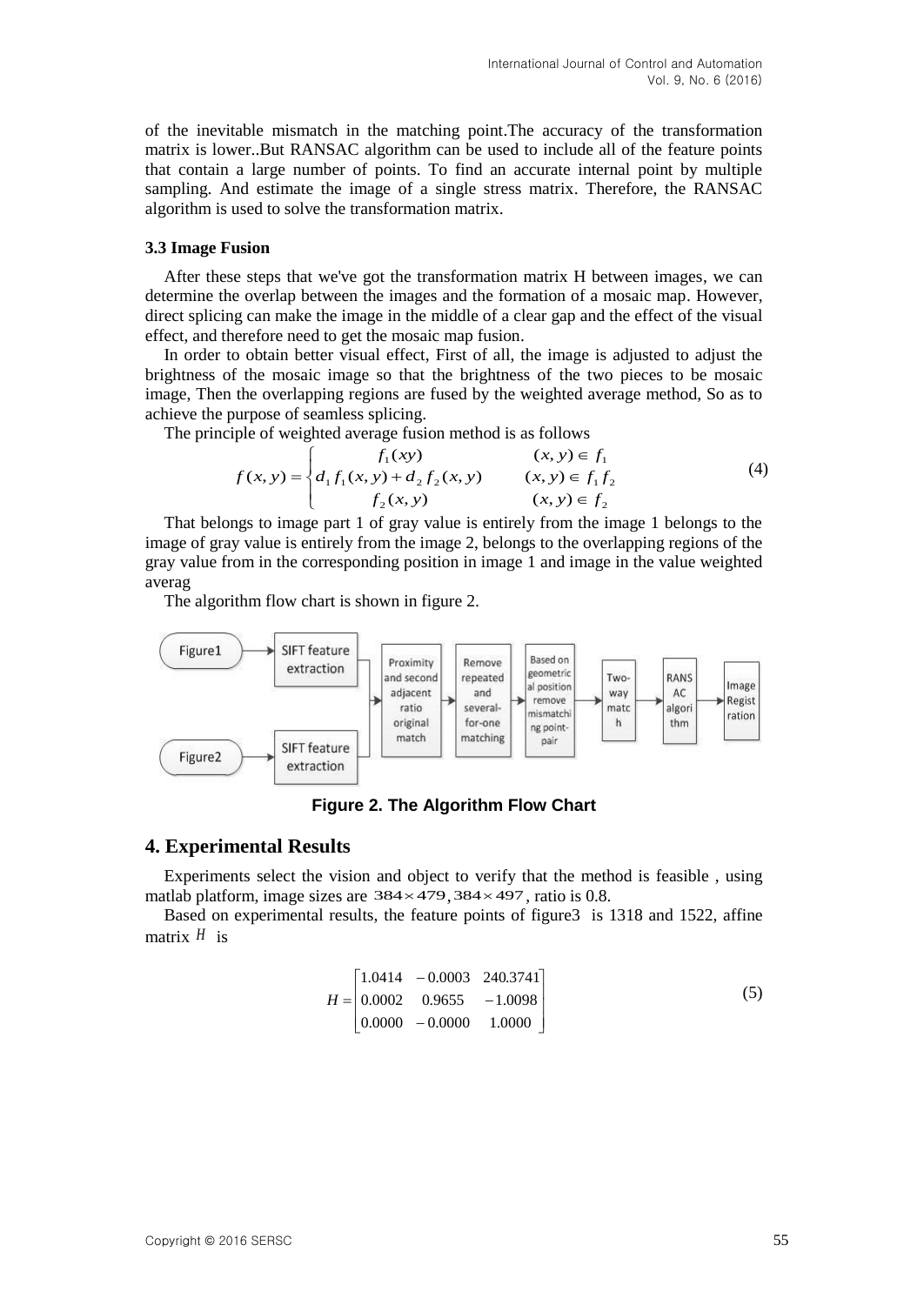| <b>Table</b><br>Head | The match points after each step                         |         |                                                  |         |                                                   |             |                     |
|----------------------|----------------------------------------------------------|---------|--------------------------------------------------|---------|---------------------------------------------------|-------------|---------------------|
|                      | <b>Proximity and</b><br>second adjacent ratio<br>mathing |         | Remove repeat and<br>several-for-one<br>matching |         | Geometrical<br><i>position remove</i><br>matching |             | Two-way<br>matching |
| Matching<br>points   | Forward                                                  | Reverse | Forward                                          | Reverse | Forw<br>ard                                       | Rever<br>se | 292                 |
|                      | 396                                                      | 406     | 325                                              | 329     | 312                                               | 309         |                     |

**Table 1. The Match Points after Each Step of Figure3**



**Figure 3. Proximity and Second Adjacent Ratio Mathing**



**Figure 4. Remove Repeat and Several-for-one Matching**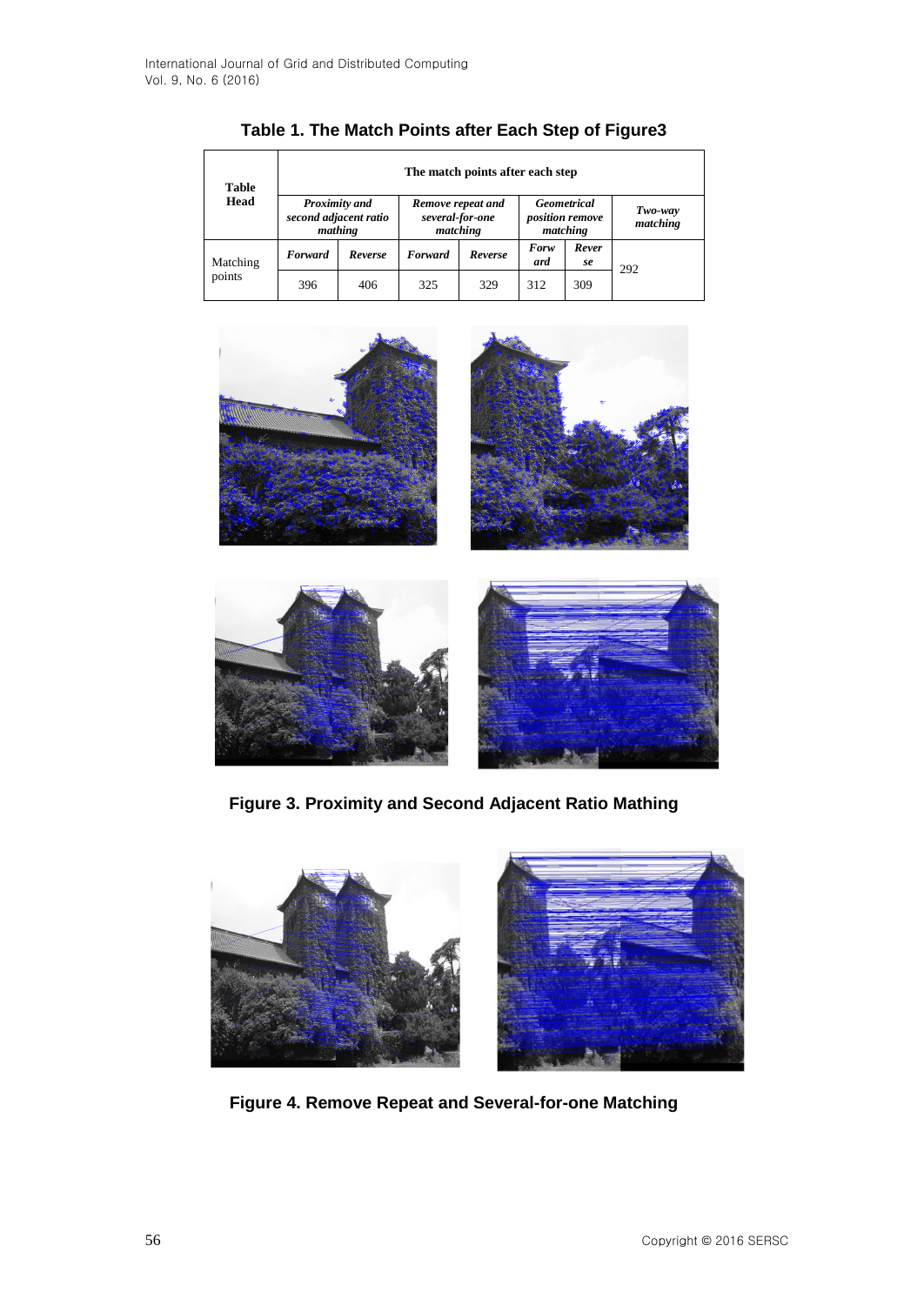

**Figure 5. Geometrical Position Remove Matching**



**Figure 6. Two-Way Matching and Final Registration**

## **5. Conclusions**

This article we analyze the deficiencies on the SIFT algorithm, and improve matching accuracy from the feature points. First, remove the duplicate matching and several-for-one matching. Second, use regional geometric location to remove obvious mismatch. Next, using two-way matching algorithm to remove possible unconspicuous mismatch. Finally, further processing using RANSAC algorithm. In the verification experiment, we have compared with the traditional SIFT algorithm. Test results show that this improved algorithm has been greatly improved in the registration accuracy than the traditional SIFT algorithm.

## **References**

- [1] D.G. Lowe, "Object recognition from local scale-invariant features", Computer vision, 1999. The proceedings of the seventh IEEE international conference on IEEE, vol. 2, **(1999)**, pp. 1150-1157.
- [2] D.G.Lowe, "Distinctive image features from scale-invariant keypoints**",** International Journal of Computer Vision, vol. 60, no. 2, **(2004)**.
- [3] K. Lin and H. Wang, "Similarity Measure Optimization of the SIFT Algorithm", Harbin University of Technology, vol. 3, **(2012)**, pp.78-82.
- [4] J. Zhang and X. Bai, "Based on the spatial distribution of SIFT descriptor mismatch correction method", China Image and Graphics, vol. 14, no. 7, **(2009)**, pp. 1369-1377
- [5] H. Liu and H. Wang, "An improved SIFT two-way matching algorithm", Ordnance Industry Automation, vol. 28, no. 6, **(2009)**, pp. 89-91.
- [6] M Fischler and R Bolles.Random, "SampleConsensus:A Paradigm for Model Fit-ting With Applications to Image Analysis and Automated Cartography ", //ACM,GraphicsandImageProcessing, **(1981)**.